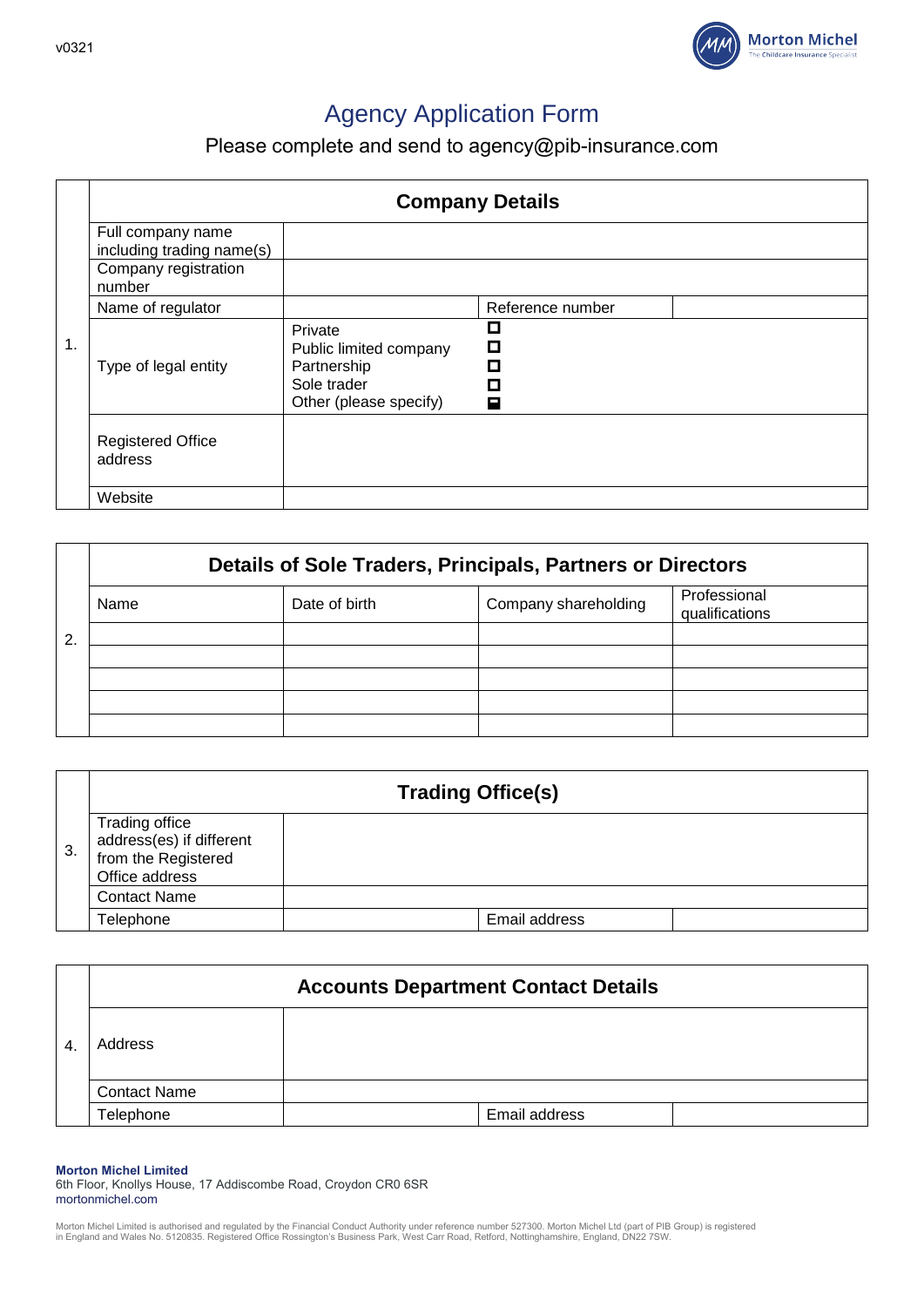

## **Bank Account Details**

|     | <b>Bank Name</b>      |                                                                                                 |  |
|-----|-----------------------|-------------------------------------------------------------------------------------------------|--|
| -5. | <b>Account Number</b> |                                                                                                 |  |
|     | Sort Code             |                                                                                                 |  |
|     | <b>Account Name</b>   |                                                                                                 |  |
|     |                       | Is this a trust or non-statutory trust account containing funds separate from your or your AR's |  |
|     | own funds?            |                                                                                                 |  |

## **Professional Indemnity Insurance Details**

|    | Name of insurer(s) |  |
|----|--------------------|--|
| 6. | Limit of indemnity |  |
|    | Excess             |  |
|    | Renewal date       |  |

|                | <b>General</b>                                                                                      |                                                                                                             |
|----------------|-----------------------------------------------------------------------------------------------------|-------------------------------------------------------------------------------------------------------------|
|                | Do you have any sub-agents or Appointed Representatives?<br>If "Yes", please provide details below. |                                                                                                             |
|                | agreed by us in writing.                                                                            | Note that we will not accept any business from sub-agents, sub-brokers or Authorised Representatives unless |
|                | Are you a member of a Network?                                                                      |                                                                                                             |
|                | If "Yes", please provide details below.                                                             |                                                                                                             |
| 7 <sub>1</sub> |                                                                                                     |                                                                                                             |
|                | estimate of the annual premium.                                                                     | Please provide below details of the classes of business you wish to place through Morton Michel Ltd and an  |
|                | Class of business                                                                                   | Estimated annual premium                                                                                    |
|                | $\mathbf{1}$ .                                                                                      | £                                                                                                           |
|                | 2.                                                                                                  | £                                                                                                           |
|                | 3.                                                                                                  | £                                                                                                           |
|                | 4.                                                                                                  | £                                                                                                           |
|                | 5.                                                                                                  | £                                                                                                           |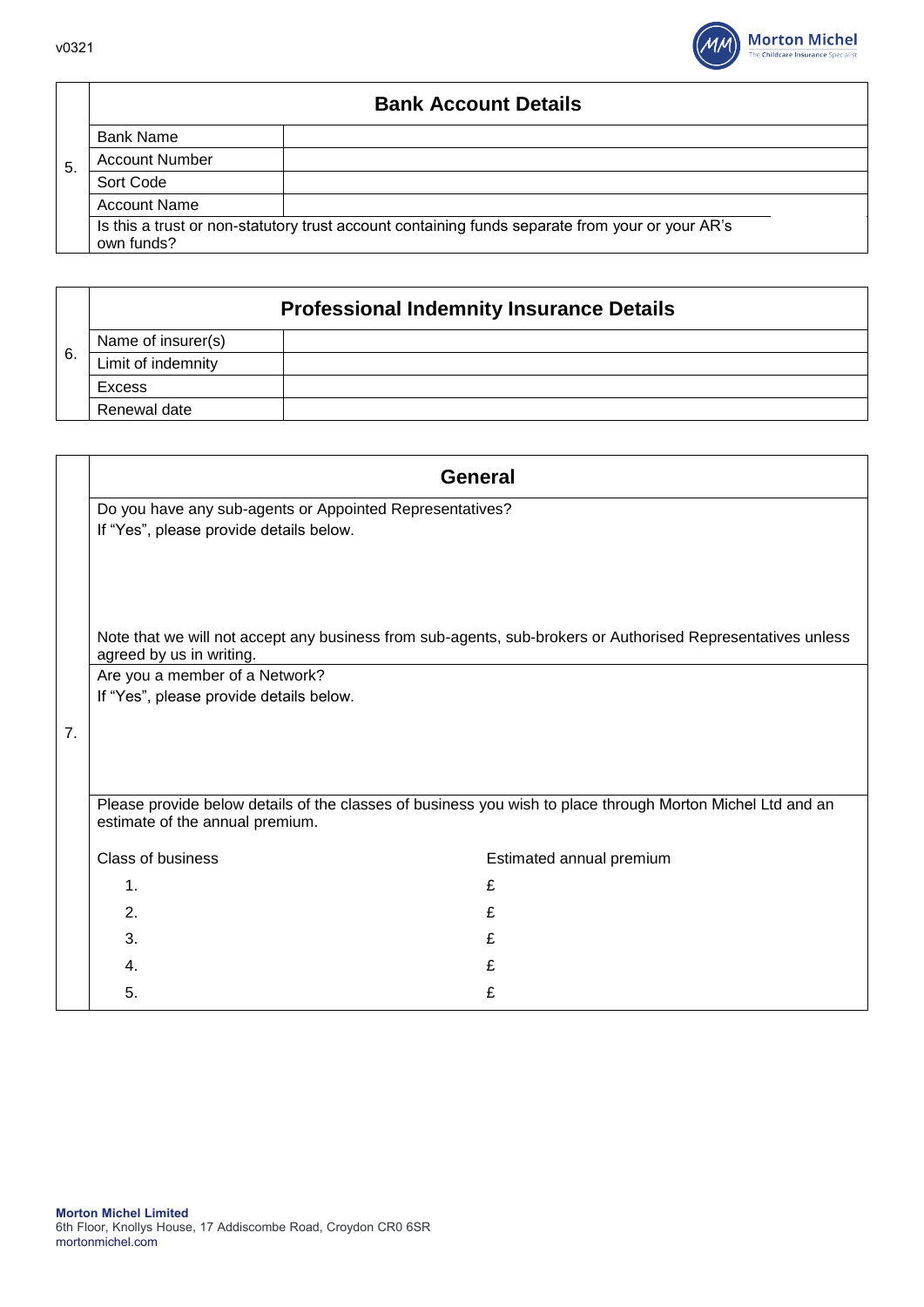

|    | <b>Declaration</b>                                                                                                                                                                                                                                      |  |
|----|---------------------------------------------------------------------------------------------------------------------------------------------------------------------------------------------------------------------------------------------------------|--|
|    | Have you or any principal, partner or director:                                                                                                                                                                                                         |  |
|    | Been convicted of a criminal offence other than a minor motoring offence or is the subject of any<br>current criminal of civil proceedings?                                                                                                             |  |
|    | Been found liable for negligence, fraud, wrongful trading / malpractice?                                                                                                                                                                                |  |
|    | Been disqualified under company law?                                                                                                                                                                                                                    |  |
|    | Owned or managed a company which has entered into liquidation, administration or any other<br>form or arrangements with its creditors other than in respect of solvent amalgamation?                                                                    |  |
|    | Owned or managed a company involved in criminal or civil proceedings?                                                                                                                                                                                   |  |
|    | Had any licence or authorisation to conduct business refused, suspended, withdrawn or not<br>renewed or are you aware of any circumstances which may result in your licence or authorisation<br>being refused, suspended, withdrawn or not renewed?     |  |
| 8. | Been censured, fined, disciplined, suspended, expelled or refused membership by any industry<br>regulatory body?                                                                                                                                        |  |
|    | Had any agency with an insurer refused or cancelled other than due to a lack of support?                                                                                                                                                                |  |
|    | If "Yes" to any of the above, please provide details below.                                                                                                                                                                                             |  |
|    | Do you have in place policies for anti-bribery and corruption and comply with all relevant Money<br>Laundering and Financial Sanctions Regulations                                                                                                      |  |
|    | If "no", please provide details below.                                                                                                                                                                                                                  |  |
|    | I/We hereby declare and affirm that I/We are duly authorised to submit this application and make<br>this declaration on behalf of the Company shown above.                                                                                              |  |
|    | I/We apply for agency facilities with Morton Michel Ltd and declare the above<br>particulars are to the best of my/our knowledge and belief true and will I/We notify<br>Morton Michel Ltd of any subsequent material changes to the above particulars. |  |
|    |                                                                                                                                                                                                                                                         |  |

| Name      |  |
|-----------|--|
| Signature |  |
| Position  |  |
| Date      |  |

 $\mathbf{I}$